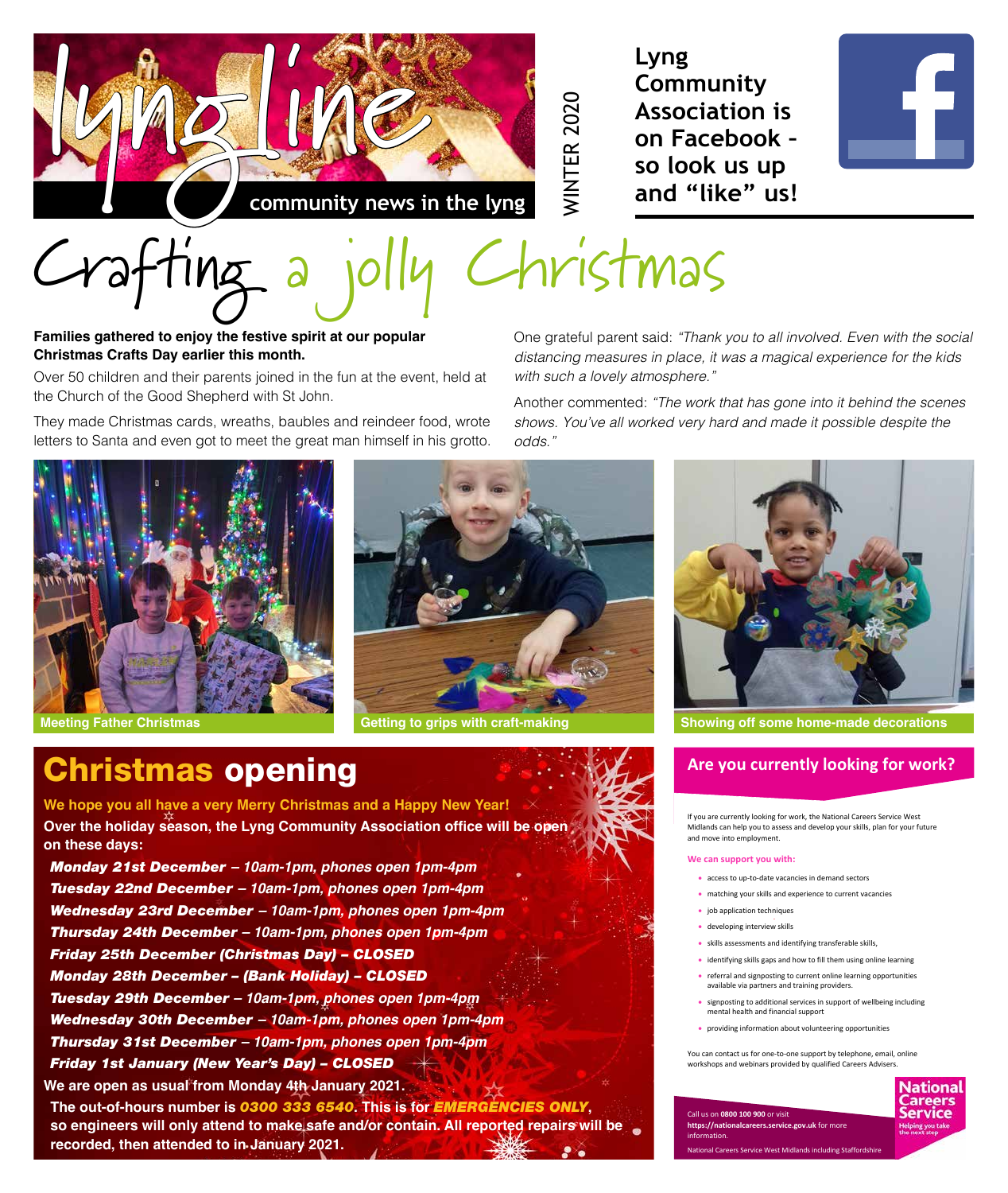# Rent increase on the cards

**We want to remind all Lyng Community Association tenants that we will be increasing our rents from April 2021.**

This follows government guidance which allows housing associations to increase their rents in line with the Consumer Price Index (0.5%) plus 1%.

So, along with other housing association residents across the country, our tenants will see an increase in their rent from 2021.

However, our rents are still around 40% less than those for equivalent housing in the private rented sector.

We will write to you all in February 2021 to confirm your new rent charges.



available 24 hours a day, every day of the year. With easy registration and search tools, instant messaging and the unique Multiswap tool, it will help you find the swap that's right for you. **HomeSwapper App** 

#### **Find out more at www.homeswapper.co.uk**

## Know your rights!

**Many of our residents have been with Lyng Community Association (LCA) since 2004-2006, when our first groups of properties were developed.**



So we thought it might be helpful to publish a reminder of the most important rights that apply to all LCA tenants.

All Lyng tenants have an assured tenancy. This provides a range of rights, some of which are statutory rights (rights in legislation) while others are contractual rights (rights written into the tenancy agreement).

The terms of your tenancy agreement can only be changed with your agreement.

The Regulator for Social Housing expects us, along with other registered providers of social housing in England, to meet regulatory standards.

Your tenancy gives you the right to:

- 4 *live in your home*
- 4 *repair your home*
- 4 *information from your landlord*
- 4 *be consulted by your landlord*
- 4 *be treated fairly*
- 4 *take in lodgers*
- 4 *pass on your tenancy after your death*
- 4 *exchange with another tenant.*

You have the right to remain as a tenant and live in your home as long as you keep to the conditions set out in your tenancy agreement and live in the property as your only or main home.

As an assured Lyng tenant, you have 'security of tenure'. This means that your landlord, LCA, can only evict you in specific circumstances and must satisfy a court that this is reasonable.

The main breaches of tenancy that could lead to eviction include:

- 7 *failing to pay the rent or consistently paying it late*
- 7 *giving a false statement to get a tenancy*
- 7 *if the tenant, people living with the tenant or visitors cause a nuisance to other people or commit a criminal offence near the property*
- 7 *if the tenant, people living with the tenant or visitors have been convicted of using the premises for illegal purposes*
- 7 *the tenant, people living with the tenant or visitors causing serious damage to the property or to other Lyng property*
- 7 *if the tenant has broken other terms listed in the tenancy agreement.*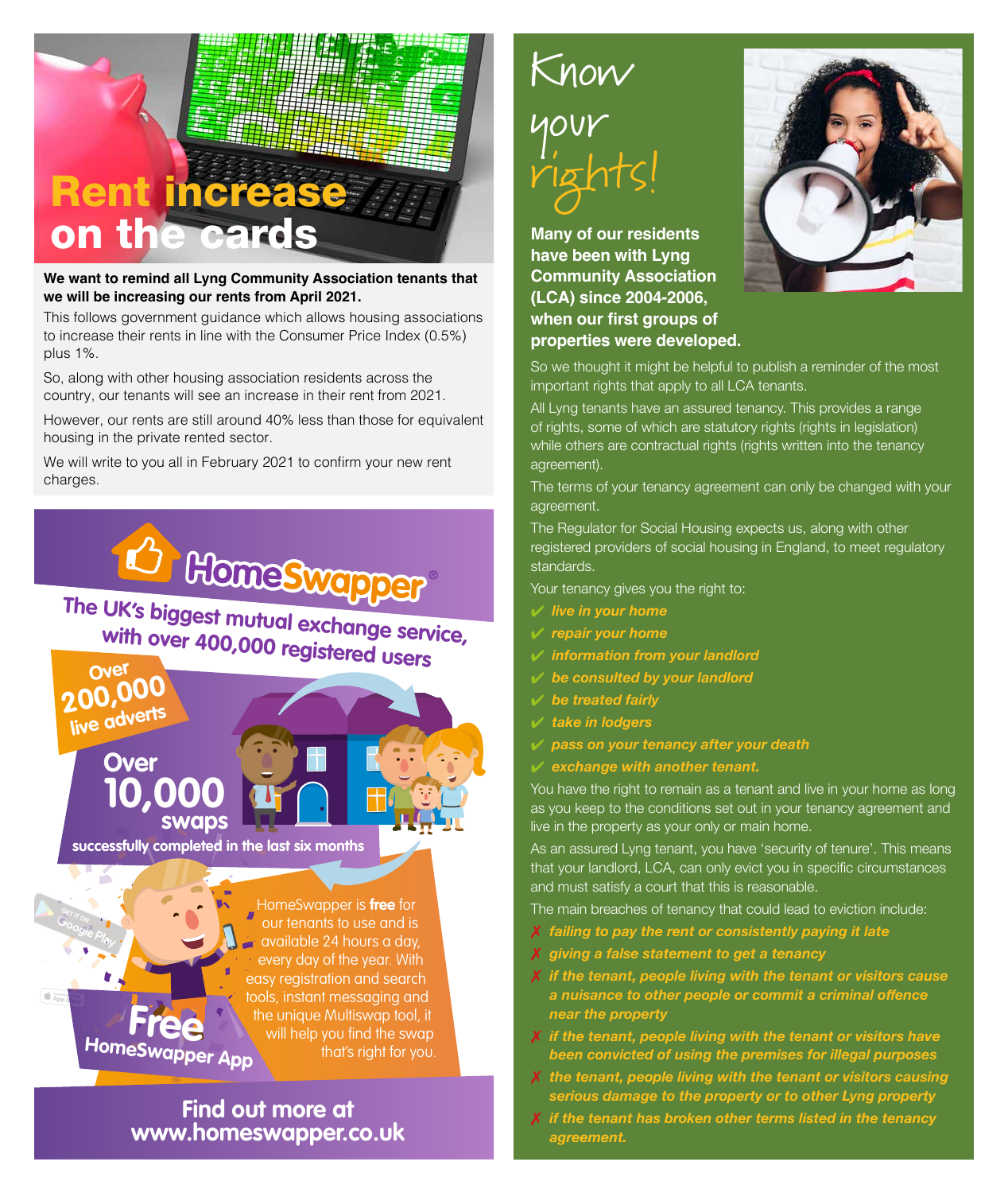# Toddlers buck the trend

#### **Our Toddlers Group is thriving on the Lyng, despite the upheaval of national lockdowns this year.**

The group has been able to stay open as normal, subject to new rules and restrictions.

It is so popular that, unfortunately, we have had to turn away families as we are running almost at capacity under current guidelines.

LCA Community Development Officer Amy Rushton said: *"Parents have adapted really well to the new rules, such as wearing face coverings and maintaining social distancing, so we want to thank them for their understanding.*

*"It means that, by working together, we have helped to create a really supportive environment for each other. I think the additional support network offered by the group has been really important for many families during such uncertain times."*

Activities have included making Christmas decorations, Remembrance Sunday wreaths and handprint paintings in recent months, as well as enjoying the usual games and toys.







**An LCA youth worker accepts the Morrisons donation** 



**LCA has donated a trolley full of food to Lyng Primary School, which is making up food hampers for families needing a little extra help over the festive period.**

We also received a donation to our Youth Club of 20 free packed lunches, courtesy of Morrisons **supermarket in Wednesbury. Making poppy wreaths Creating a festive hat Creating a festive hat CREATING SUPERMARKET AND READ EXAMPLE SUPERMARKET IN Wednesbury.** 

### **Community activities with a difference**

#### **Lockdown restrictions have closed our 5-11 Club and Youth Club for many months this year.**

But we were pleased to be able to open them for a short while before the second lockdown started, so youngsters could enjoy some activities themed around Halloween and Bonfire Night.

The clubs are being run differently due to strict new rules – including a one-way system, social distancing, face coverings, stepped-up hygiene and cleaning rotas to reduce the risk of spreading coronavirus.

LCA Community Development Officer Amy Rushton said: *"Despite this, there has been a huge demand for places. We have even had to start a waiting list as we have reached capacity at the 5-11 Club.*

*"The support we have received from the community has been overwhelming and it really makes all the hard work worth it."*

The clubs reopened in early December, focusing on Christmas crafts and activities.

Amy added: *"We felt as though the children and young people really deserved something special this Christmas after the year we've all had!"* **<b>Bonfire Night sparkles for the 5-11 Club Bonfire Night sparkles for the 5-11 Club**